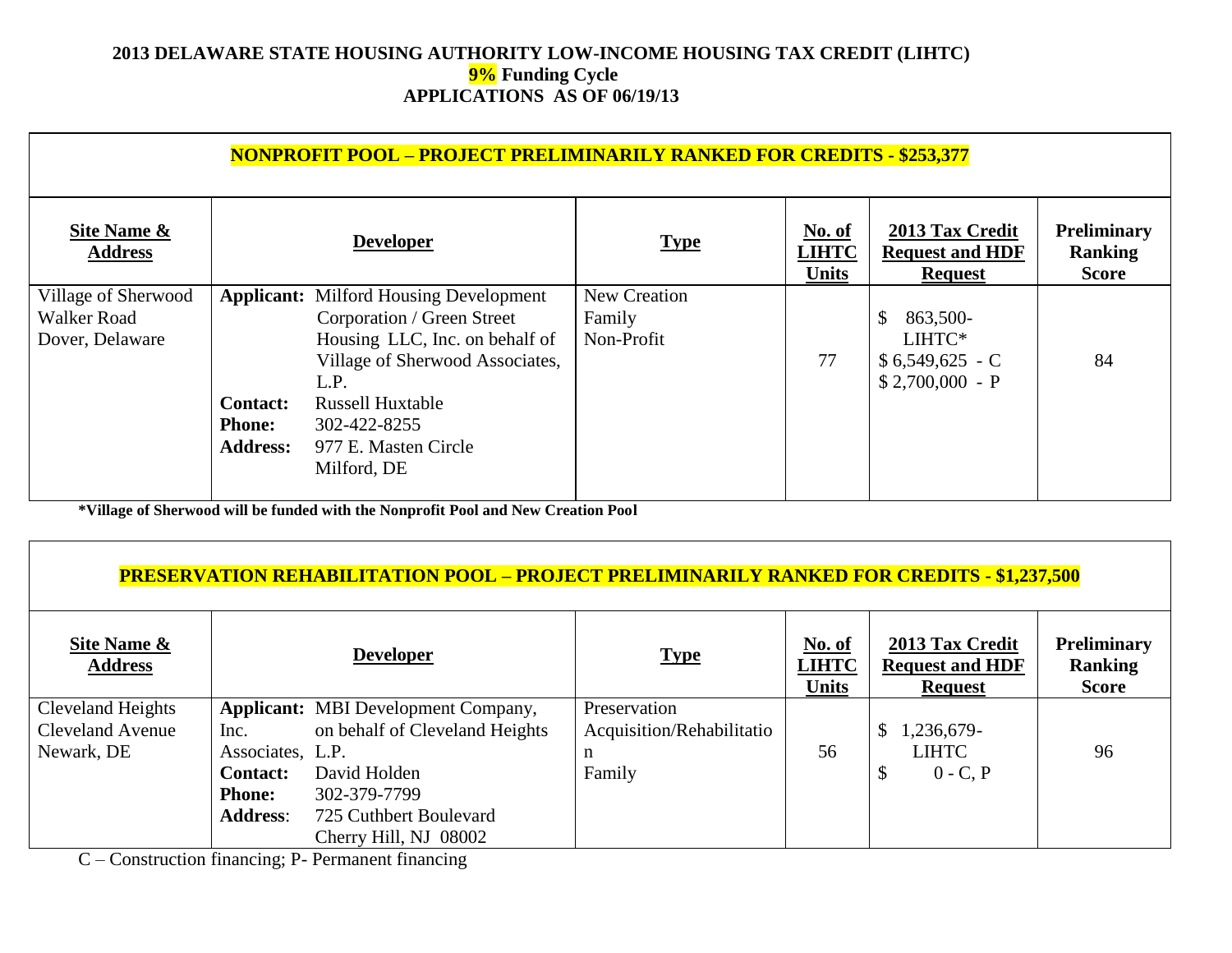| <u> PRESERVATION REHABILITATION POOL – PROJECT PRELIMINARILY RANKED BALANCE OF CREDITS AVAILABLE-</u><br>\$424,821 |                                                     |                                                                                                        |                                                      |                                          |                                                             |                                                      |  |  |  |
|--------------------------------------------------------------------------------------------------------------------|-----------------------------------------------------|--------------------------------------------------------------------------------------------------------|------------------------------------------------------|------------------------------------------|-------------------------------------------------------------|------------------------------------------------------|--|--|--|
| <b>Site Name &amp;</b><br><b>Address</b>                                                                           |                                                     | <b>Developer</b>                                                                                       | <b>Type</b>                                          | $No. of$<br><b>LIHTC</b><br><b>Units</b> | 2013 Tax Credit<br><b>Request and HDF</b><br><b>Request</b> | <b>Preliminary</b><br><b>Ranking</b><br><b>Score</b> |  |  |  |
| <b>Carleton Court</b><br>1900 Southway Drive<br>Newark, DE                                                         |                                                     | <b>Applicant:</b> Leon N. Weiner & Associates on<br>behalf of Carleton Preservation<br>Associates, LLC | Preservation<br>Acquisition/Rehabilitation<br>Family | 100                                      | $$1,133,587$ - LIHTC<br>$$2,750,000 - C, P$                 | 80                                                   |  |  |  |
|                                                                                                                    | <b>Contact:</b><br><b>Phone:</b><br><b>Address:</b> | <b>Chris Bartges</b><br>302-764-9430<br>4 Denny Road<br>Wilmington, DE 19809                           |                                                      |                                          |                                                             |                                                      |  |  |  |

| <b>PRESERVATION - PROJECT RANKED, CREDITS NOT AVAILABLE</b> |                                                            |                                                                                                                                                                              |                                                      |                                               |                                                             |                                                      |  |  |
|-------------------------------------------------------------|------------------------------------------------------------|------------------------------------------------------------------------------------------------------------------------------------------------------------------------------|------------------------------------------------------|-----------------------------------------------|-------------------------------------------------------------|------------------------------------------------------|--|--|
| Site Name &<br><b>Address</b>                               |                                                            | <b>Developer</b>                                                                                                                                                             | <b>Type</b>                                          | <b>No. of</b><br><b>LIHTC</b><br><b>Units</b> | 2013 Tax Credit<br><b>Request and HDF</b><br><b>Request</b> | <b>Preliminary</b><br><b>Ranking</b><br><b>Score</b> |  |  |
| <b>Whatcoat Village</b><br>Apartments                       | LLC<br><b>Contact:</b><br><b>Phone:</b><br><b>Address:</b> | <b>Applicant:</b> Michaels Development Company<br>on behalf of Whatcoat Village Associates,<br>Jennifer Humes<br>856-596-3008<br>3 Stow Road, Suite 100<br>Marlton, NJ 08053 | Preservation<br>Acquisition/Rehabilitation<br>Family | 78                                            | $$1,114,691$ -<br><b>LIHTC</b><br>$$2,750,000 - C.P$        | 77                                                   |  |  |

C – Construction financing; P- Permanent financing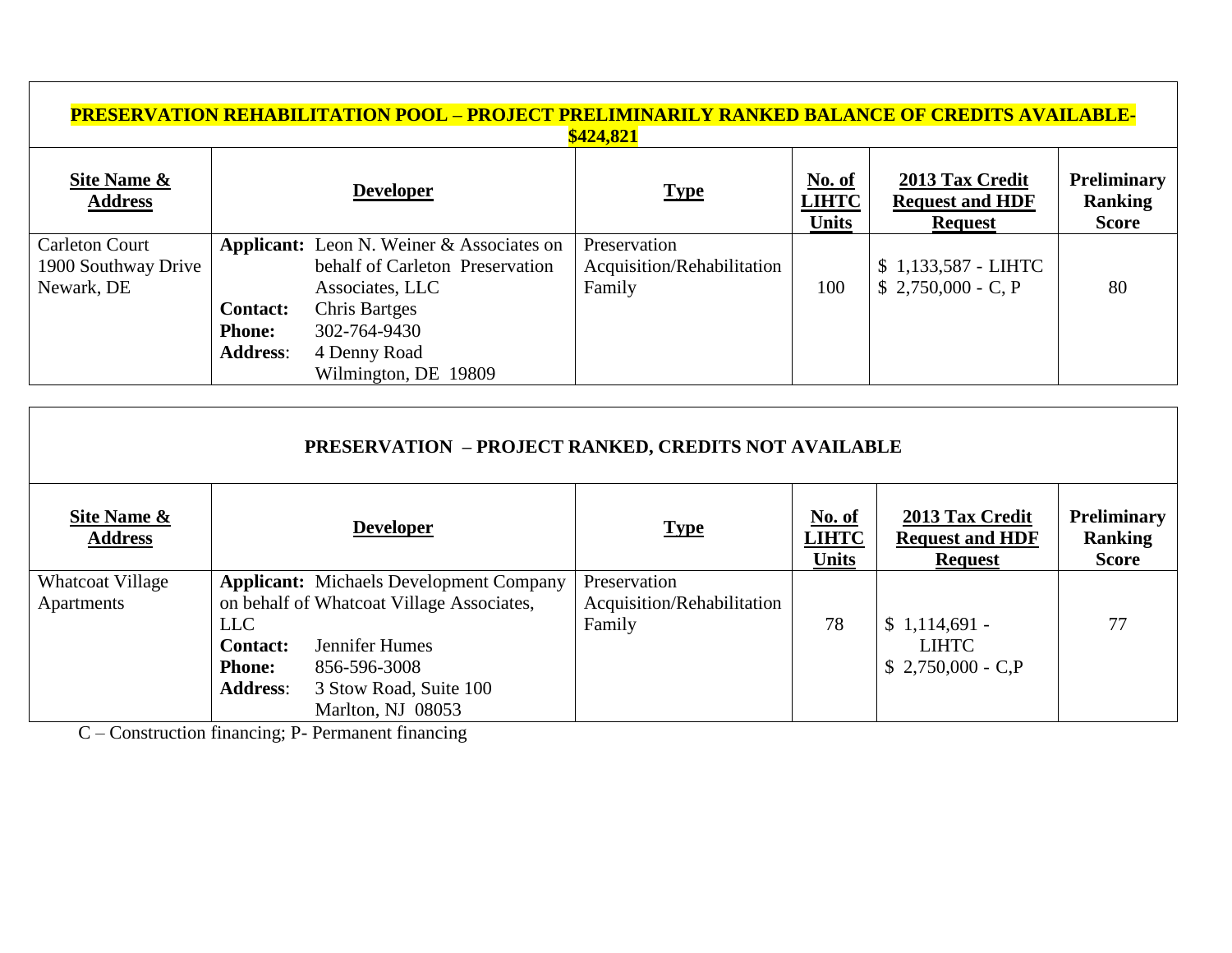# **NEW HOUSING CREATION POOL – PROJECTS PRELIMINARILY RANKED FOR CREDITS - \$785,000**

| Site Name & Address |                 | <b>Developer</b>                              | <b>Type</b>  | No. of<br><b>LIHTC</b><br><b>Units</b> | 2013 Tax Credit<br><b>Request and</b><br><b>HDF</b> Request | <b>Preliminary</b><br>Ranking<br><b>Score</b> |
|---------------------|-----------------|-----------------------------------------------|--------------|----------------------------------------|-------------------------------------------------------------|-----------------------------------------------|
| Village of Sherwood |                 | <b>Applicant:</b> Milford Housing Development | New Creation |                                        |                                                             |                                               |
| Walker Road         |                 | Corporation / Green Street Housing            | Family       |                                        | 863,500-                                                    |                                               |
| Dover, Delaware     |                 | LLC, Inc. on behalf of Village of             | Non-Profit   |                                        | LIHTC*                                                      |                                               |
|                     |                 | Sherwood Associates, L.P.                     |              | 77                                     | $$6,549,625$ - C                                            | 84                                            |
|                     | <b>Contact:</b> | <b>Russell Huxtable</b>                       |              |                                        | $$2,700,000 - P$                                            |                                               |
|                     | <b>Phone:</b>   | 302-422-8255                                  |              |                                        |                                                             |                                               |
|                     | <b>Address:</b> | 977 E. Masten Circle                          |              |                                        |                                                             |                                               |
|                     |                 | Milford, DE                                   |              |                                        |                                                             |                                               |
|                     |                 |                                               |              |                                        |                                                             |                                               |

**\*Village of Sherwood will be funded with the Nonprofit Pool and New Creation Pool**

# **NEW CREATION POOL – PROJECT RANKED, CREDITS NOT AVAILABLE**

|                             |                 |                                          |              | No. of       | 2013Tax Credit         | <b>Preliminary</b> |
|-----------------------------|-----------------|------------------------------------------|--------------|--------------|------------------------|--------------------|
| Site Name & Address         |                 | <b>Developer</b>                         | <b>Type</b>  | <b>LIHTC</b> | <b>Request and HDF</b> | <b>Ranking</b>     |
|                             |                 |                                          |              | Units        | <b>Request</b>         | <b>Score</b>       |
| Our Lady of Grace           |                 | Applicant: MBI Development Company, Inc. | New Creation |              |                        |                    |
| 457 East Chestnut Hill Road |                 | on behalf of Our Lady of Grace,          | Family       |              | 785,000 -              |                    |
| Newark, DE                  |                 | Associates, L.P.                         |              |              | <b>LIHTC</b>           |                    |
|                             | <b>Contact:</b> | Geoffrey Long                            |              | 60           | $$2,700,000 - C, P$    | 83                 |
|                             | <b>Phone:</b>   | 856-662-1730                             |              |              |                        |                    |
|                             | <b>Address:</b> | 725 Cuthbert Boulevard                   |              |              |                        |                    |
|                             |                 | Cherry Hill, NJ 08002                    |              |              |                        |                    |

Construction financing; P- Permanent financing

\*Note: DSHA will continue to conduct a more extensive review of the applications in which many factors will be re-examined. These factors include, but are not limited to the reasonableness of the costs, feasibility and construction timetables. In the event that our more extensive review reveals a change that affects rankings, applications will be re-ranked accordingly.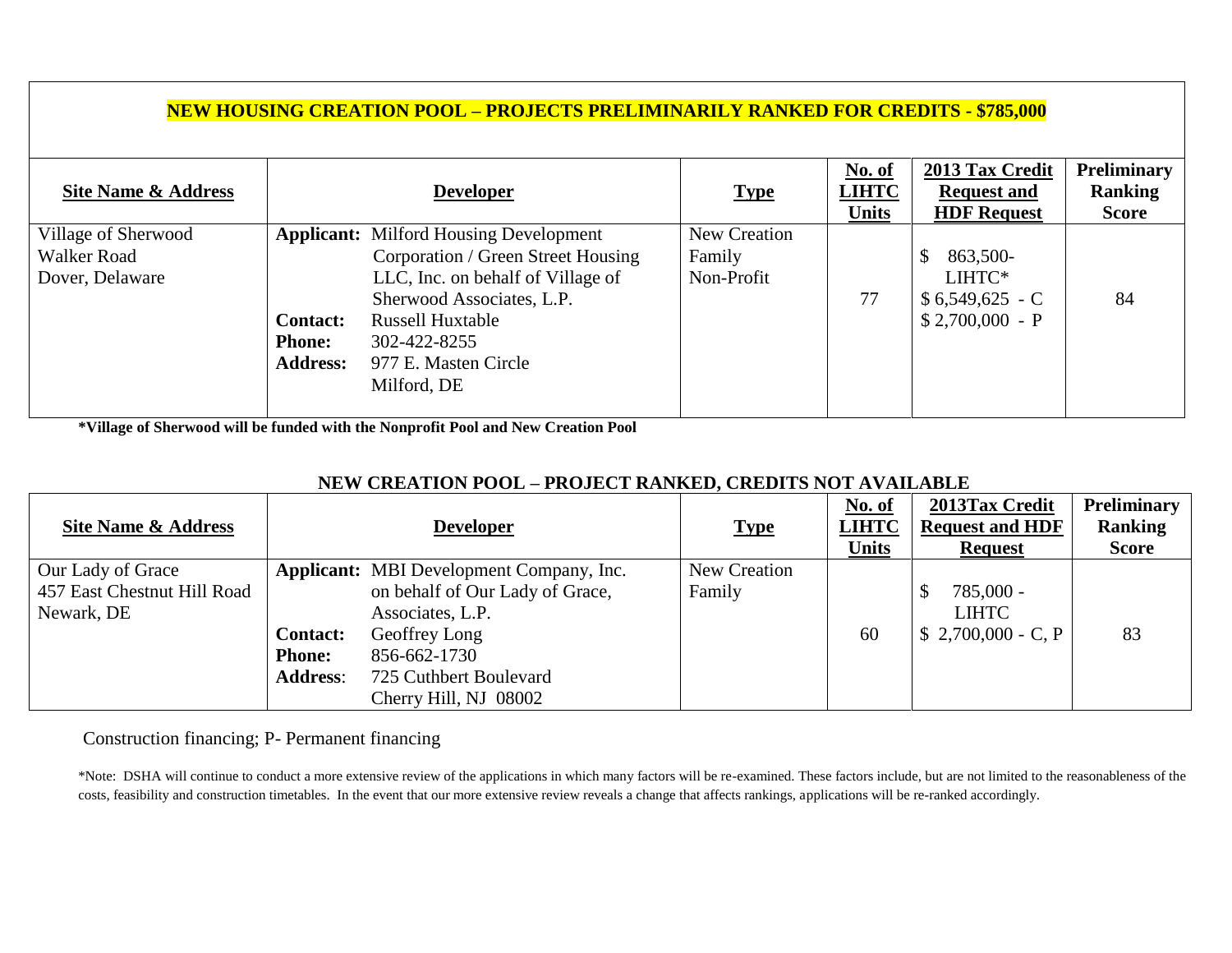### **2013 DELAWARE STATE HOUSING AUTHORITY LOW-INCOME HOUSING TAX CREDIT (LIHTC) 4% Funding Cycle APPLICATIONS AS OF 06/19/13**

| <b>PROJECT PRELIMINARILY RANKED FOR CREDITS - \$263,518</b> |                                                                                                                                                                                 |                                                      |                                        |                                                             |                                               |  |  |
|-------------------------------------------------------------|---------------------------------------------------------------------------------------------------------------------------------------------------------------------------------|------------------------------------------------------|----------------------------------------|-------------------------------------------------------------|-----------------------------------------------|--|--|
| Site Name & Address                                         | <b>Developer</b>                                                                                                                                                                | <b>Type</b>                                          | <u>No. of</u><br><b>LIHTC</b><br>Units | 2013 Tax Credit<br><b>Request and</b><br><b>HDF Request</b> | Preliminary<br><b>Ranking</b><br><b>Score</b> |  |  |
| Jefferson I and II<br>Kings Highway<br>Lewes, DE            | <b>Applicant:</b> Jefferson Estates, LLC<br><b>Jeff Paxton</b><br><b>Contact:</b><br>410-925-2923<br><b>Phone:</b><br><b>Address:</b><br>410 Severn Ave.<br>Annapolis, MD 21403 | Preservation<br>Acquisition/Rehabilitation<br>Family | 71                                     | $263,518-$<br><b>LIHTC</b><br>$$2,750,000 - C,$             | 68                                            |  |  |

Construction financing; P- Permanent financing

\*Note: DSHA will continue to conduct a more extensive review of the applications in which many factors will be re-examined. These factors include, but are not limited to the reasonableness of the costs, feasibility and construction timetables. In the event that our more extensive review reveals a change that affects rankings, applications will be re-ranked accordingly.